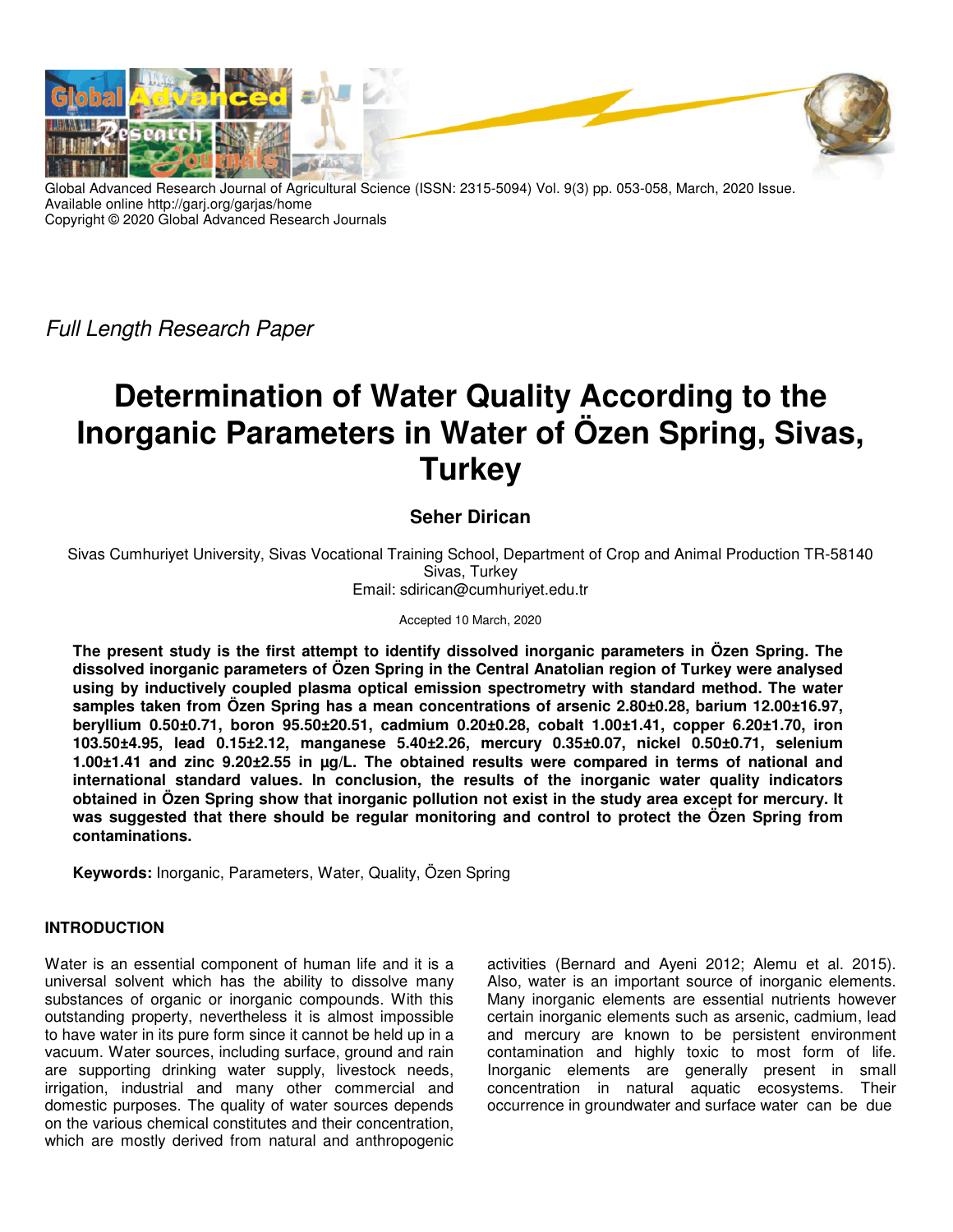to natural sources such as dissolution of naturally occurring minerals containing inorganic elements in the soil zone or the aquifer material or to human activities such as mining, fuels, smelting of ores and improper disposal of industrial wastes (Jinwal et al. 2009). Inorganic elements is one of the most important causes to water pollution. They naturally found in environment but owing to human develepment activities, their amounts has been increasing rapidly and released into aquatic ecosystems (Choi et al. 2011). The quality of Özen Spring is vital for the surrounding community for proper and safe use of the water. The present study was conducted to determination of water quality in terms of dissolved inorganic parameters of Özen Spring in Turkey.

### **MATERIALS AND METHODS**

#### **Study Area**

Suşehri is one of the 17 districts in Sivas province. Sivas is located in the Central Anatolian region of Turkey and intensive agricultural activities are conducted around the province, because of contained rich soil and much freshwater resources. Suşehri district has a potential for production of many crops, vegetables and fruits and favorable for livestock husbandry and aquaculture. Özen Spring is located in the east of the Suşehri. It is about 7 km far from Suşehri, and approximately 147 km far from Sivas province centre. The minimal flow rate of Özen Spring is 90 lt/s in the summer season. One of the main source of drinking waters is Özen Spring in Suşehri. Özen Spring is a major source of water for drinking and agricultural uses. Its topography is about 1500 meters from above sea level (Dirican, 2017).

#### **Sampling and Analysis**

The present study was carried out to by using the datas about assessment of water quality of Özen Spring from Suşehri Municipality. In this respect, water samples were collected at yearly intervals in July 2009 and May 2011. Two and five litter polyethylene bottles were used to determine the inorganic properties of Özen Spring. The water samples were analysed for 14 inorganic parameters, namely; arsenic (As), barium (Ba), beryllium (Be), boron (B), cadmium (Cd), cobalt (Co), copper (Cu), iron (Fe), lead (Pb), manganese (Mn), mercury (Hg), nickel (Ni), selenium (Se) and zinc (Zn). All inorganic parameters were determined in laboratory according to the Turkish standard protocol TS EN ISO 11885. The standard TS EN ISO 11885 specifies a method for the determination of dissolved elements, elements bound to particles and total content of elements in different types of water. Concentrations of arsenic, barium, beryllium, boron, cadmium, cobalt, copper, iron, lead, manganese, mercury,

nickel, selenium and zinc were analysed by inductively coupled plasma optical emission spectrometry (ICP-OES). All of the inorganic parameters were expressed in micrograms per litre (µg/L) in the study. SPSS for windows version 17.5 statistical software was used for all data analysis.

#### **Data Comparisons**

The results were compared with concentrations of inorganic parameters obtained by researchers in similar studies. Also, classification of inorganic water quality parameters was performed according to European Communities Drinking Water Directive 98/83/EC, ECDWD (1998); Turkish Waters Regulation for Human Consumption, TWRHC (2005); Turkish Water Pollution Control Regulation, TWPCR (2008); World Health Organization, WHO (2011) and Environmental Protection Agency, EPA (2014).

#### **RESULTS**

The variations in the concentration of selected dissolved inorganic parameters in water were investigated from Özen Spring. The basic statistics for all of the dissolved inorganic water quality parameters measured at Özen Spring are summarized in Table 1. The values of the dissolved inorganic parameters recorded were as follows; arsenic (2.6-3.0 µg/L), barium (BDL-24.0 µg/L), beryllium (BDL-1.0 µg/L), boron (81.0-110.0 µg/L), cadmium (BDL-0.4 µg/L), cobalt (BDL-2.0 µg/L), copper (5.0-7.4 µg/L), iron (100.0- 107.0 µg/L), lead (BDL-3.0 µg/L), manganese (3.8-7.0 µg/L), mercury (0.3-0.4 µg/L), nickel (BDL-1.0 µg/L), selenium (BDL-2.0  $\mu$ g/L) and zinc (7.4-11.0  $\mu$ g/L) in Özen Spring (Table 1). The results of the present study showed that the distribution of dissolved inorganic parameters in water of Özen Spring exhibits variations.

The variations of inorganic water quality parameters among the water samples from Özen Spring were ranged from BDL to 110.0 µg/L. Iron was the major element in Özen Spring followed by boron and the overall mean concentration of other dissolved inorganic parameters was observed in the following order  $Fe > B > Ba > Zn > Cu >$ Mn > As > Co  $\ge$  Se > Be  $\ge$  Ni > Hg > Cd > Pb. Possible sources of these inorganic parameters in water may be attributed to natural and anthropogenic in Özen Spring.

#### **DISCUSSION**

The present study inorganic concentrations in the water are a good indicator for determination of water quality in Özen Spring. It is a part of a pilot for integrated research on Suşehri Drinking Water Package Treatment Plant Project. For the presentation of a initial overview on the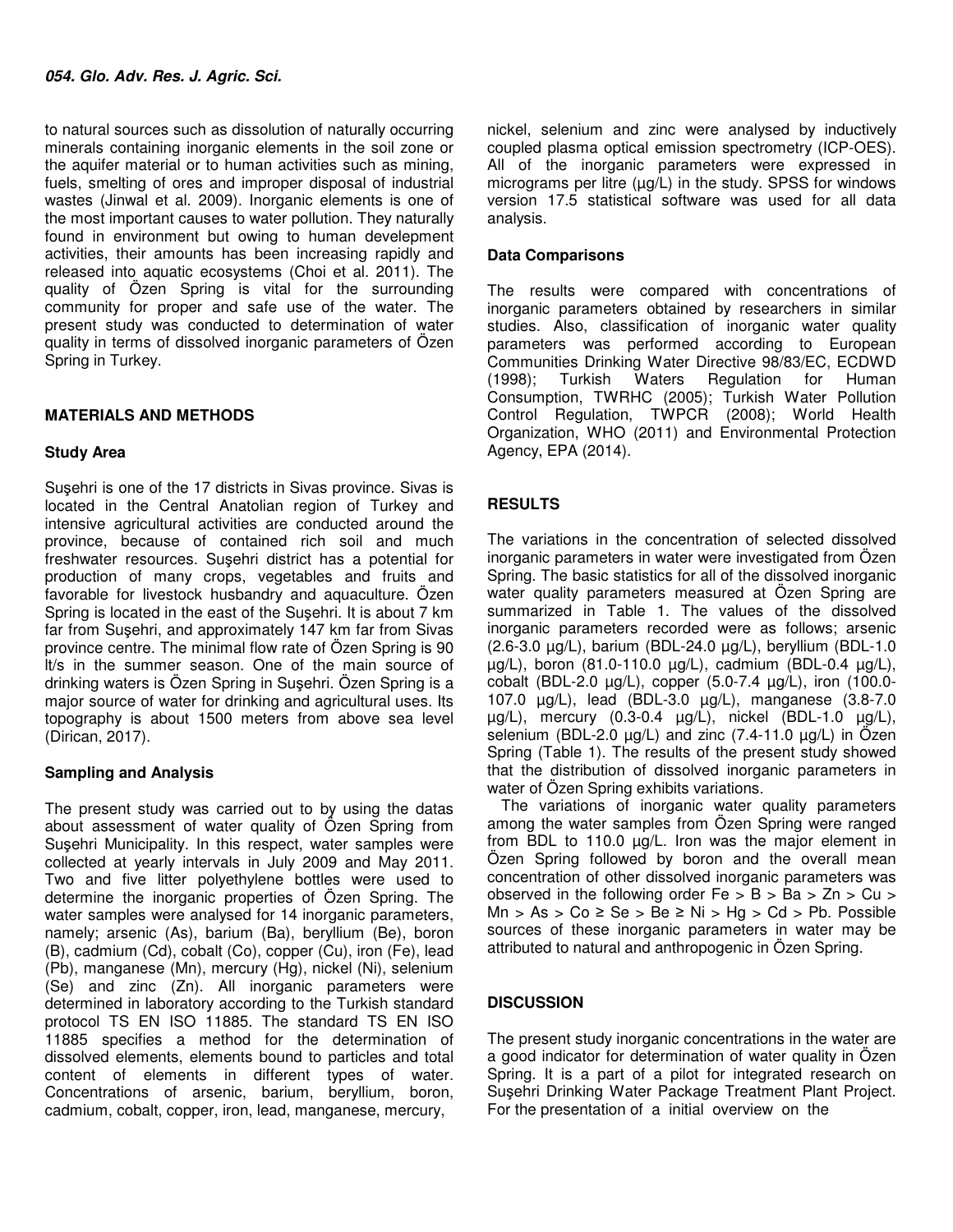| <b>Elements</b> | Units     | Range          | <b>Mean</b> | ±SD   |
|-----------------|-----------|----------------|-------------|-------|
| Arsenic         | $\mu$ g/L | $2.6 - 3.0$    | 2.80        | 0.28  |
| <b>Barium</b>   | µg/L      | BDL-24.0       | 12.00       | 16.97 |
| Beryllium       | µg/L      | BDL-1.0        | 0.50        | 0.71  |
| Boron           | µg/L      | 81.0-110.0     | 95.50       | 20.51 |
| Cadmium         | μg/L      | <b>BDL-0.4</b> | 0.20        | 0.28  |
| Cobalt          | $\mu$ g/L | BDL-2.0        | 1.00        | 1.41  |
| Copper          | μg/L      | $5.0 - 7.4$    | 6.20        | 1.70  |
| Iron            | $\mu$ g/L | 100.0-107.0    | 103.50      | 4.95  |
| Lead            | µg/L      | BDL-3.0        | 0.15        | 2.12  |
| Manganese       | µg/L      | $3.8 - 7.0$    | 5.40        | 2.26  |
| Mercury         | μg/L      | $0.3 - 0.4$    | 0.35        | 0.07  |
| Nickel          | µg/L      | BDL-1.0        | 0.50        | 0.71  |
| Selenium        | $\mu g/L$ | BDL-2.0        | 1.00        | 1.41  |
| Zinc            | μg/L      | $7.4 - 11.0$   | 9.20        | 2.55  |

 **Table 1.** Basic statistics of dissolved inorganic parameters in Özen Spring.

\*BDL: Below detected limit, SD: standard deviation in the table.

distribution of the inorganic parameters in Özen Spring, the sampling was limited to just two period. The results of the present study showed that the distribution of inorganic parameters in water of Özen Spring exhibits variations. The analysis by ICP-OES allows estimating the degree of water quality of Özen Spring. The arsenic concentration has a mean of 2.80±0.28 µg/L and shows ranges from 2.6 to 3.0 µg/L (Table 1). There are various studies on arsenic concentrations in water from different freshwater ecosystems. The mean arsenic concentrations in water obtained in the present study were lower than those obtained by Li et al. (2008) from Danjiangkou Reservoir, China; Elmacı et al. (2010) from Ulubat Lake, Turkey; Lim et al. (2012) from Langat River, Malaysia and Meng et al. (2016) from Dan River Drainage, China. The mean arsenic concentrations in water obtained in the present study were higher than those obtained by Varol (2013) from Batman and Dicle Reservoir, Turkey. Arsenic concentrations were similar to these reported in water from Kralkızı Reservoir, Turkey (Varol, 2013). According to classifical continental inland water sources of the Turkish water pollution control regulation TWPCR (2008) if arsenic is 20 µg/L, the water is class-I; if it is 50 µg/L, the water is class-II; if it is 100 mg/l, the water is class-III and if arsenic is >100 µg/L, the water is class-IV. According to those limits, in Özen Spring could be categorized as class-I or high water quality. The arsenic values of all the water samples under the 10 µg/L permissible limit recommended by ECDWD (1998), TWRHC (2005), WHO (2011) and EPA (2014) for drinking water in Özen Spring.

The mean value of barium was found to be 12±16.97 µg/L in Özen Spring (Table 1). The mean barium values from different habitats in the world were reported as 219.31±666.18 µg/L in Danjiangkou Reservoir, China (Li et al. 2008) and  $112.61 \pm 79.06$   $\mu$ g/L in Dan River Drainage, China (Meng et al. 2016). According to the TWPCR (2008) if barium is 1000 µg/L, the water is class-I; if it is 2000 µg/L,

the water is class-II; if it is 2000 µg/L, the water is class-III and if barium is  $>2000$   $\mu$ g/L, the water is class-IV. According to those limits, water containing 12±16.97 µg/L barium is class-I or high water quality. The barium values are limited under the 700 µg/L recommended by WHO (2011) for drinking water.

The levels of boron in Özen Spring ranged from 81.0 to 110.0  $\mu$ g/L (Table 1). The boron concentrations of all the water samples under the  $2400 \mu g/L$  permissible limit recommended by WHO (2011) for drinking water. The boron levels are limited under the 1000 µg/L recommended by TWRHC (2005) and EPA (2014) for drinking water in Özen Spring.

The mean value of cadmium was found to be 0.20±0.28 µg/L in Özen Spring (Table 1). The mean cadmium values from different habitats in the world were reported as 0.047±0.011 µg/L in Taihu Lake, China (Tao et al. 2012); 0.11±0.12 µg/L in Langat River, Malaysia (Lim et al. 2012); 0.70±2.42 µg/L in Dan River Drainage, China (Meng et al. 2016) and 0.28±0.15 µg/L in Çiğdem Pond, Turkey (Kurnaz et al. 2016). These values are similar to those found in the present study. According to the TWPCR (2008) if cadmium is 3 µg/L, the water is class-I; if it is 5 µg/L, the water is class-II; if it is 10  $\mu$ g/L, the water is class-III and if cadmium is >10 µg/L, the water is class-IV. According to those limits, Özen Spring could be categorized as class-I or high quality water. Cadmium levels in Özen Spring were below the guideline value of 3 µg/L for drinking water (WHO, 2011). The cadmium levels are limited under the 5 µg/L recommended by TWRHC (2005) and EPA (2014) for drinking water.

The mean value of cobalt was found to be 1.00±1.41 µg/L in Özen Spring (Table 1). The mean cobalt values from different habitats in the world were reported as 1.08±2.34 µg/L in Danjiangkou Reservoir, China (Li et al.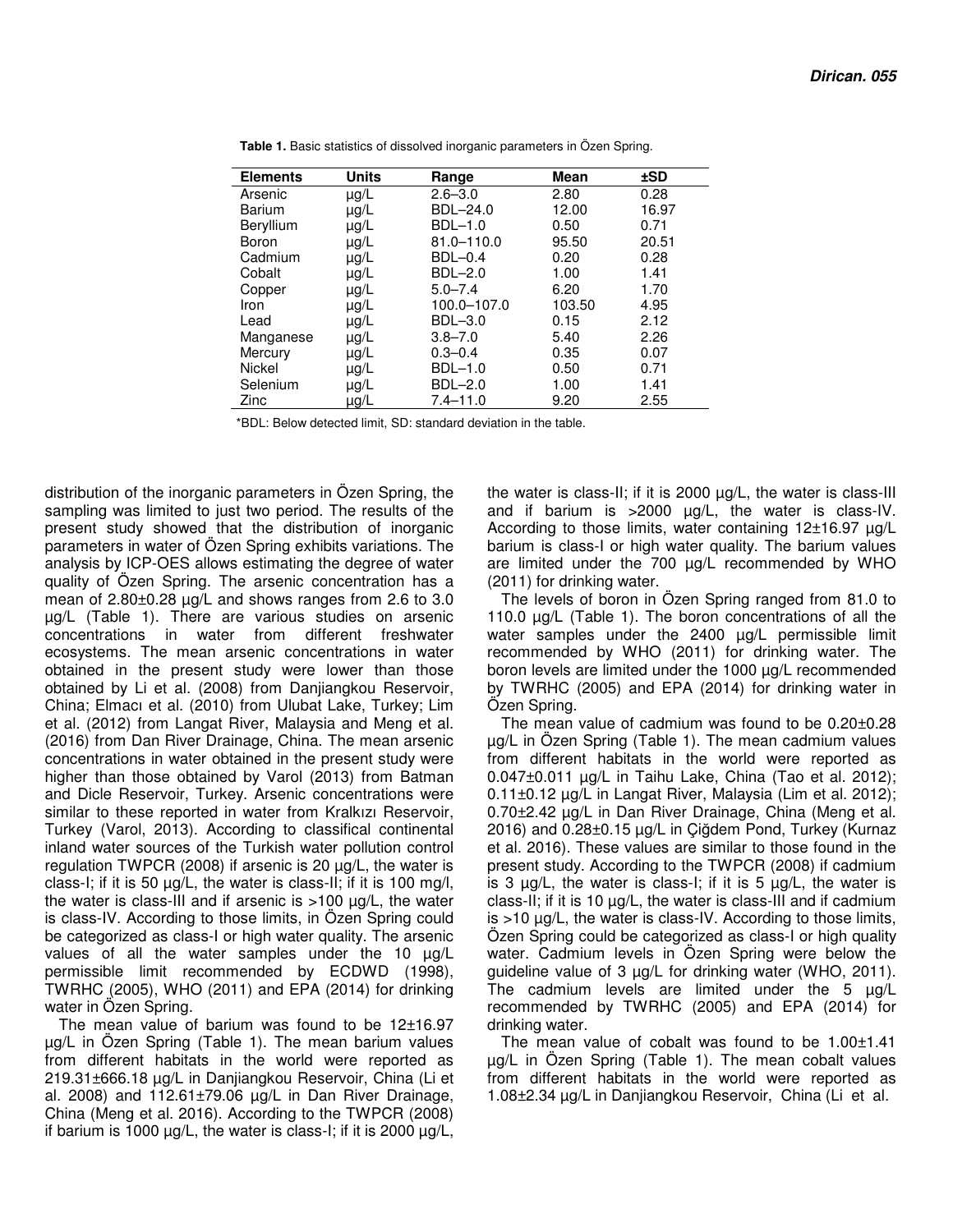2008); 0.64±1.14 µg/L in Langat River, Malaysia (Lim et al. 2012) and 0.15±0.74 µg/L in Dan River Drainage, China (Meng et al. 2016). According to the TWPCR (2008) if cobalt 10  $\mu$ g/L, the water is class-I; if it is 20  $\mu$ g/L, the water is class-II; if it is 200 µg/L, the water is class-III and if cobalt is >200 µg/L, the water is class-IV. According to those limits, water containing 1.00±1.41 µg/L cobalt is class-I or high water quality.

The copper concentration has a mean of 6.20±1.70 µg/L and shows ranges from 5.0 to 7.4 µg/L (Table 1). There are various studies on copper concentrations in water from different freshwater ecosystems. The mean copper concentrations in water obtained in the present study were lower than those obtained by Duman (2005) from Sapanca Lake; Duman et al. (2007) from Abant Lake, Turkey; Li et al. (2008) from Danjiangkou Reservoir, China and Elmacı et al. (2010) from Ulubat Lake, Turkey. The mean copper concentrations in water obtained in the present study were higher than those obtained by Canberk et al. (2007) from Porsuk River, Turkey; Agtaş et al. (2007) from Yıldız River, Turkey; Tao et al. (2012) from Taihu Lake, China; Varol (2013) from Dicle Reservoir and Meng et al. (2016) from Dan River Drainage, China. Copper concentrations were similar to these reported in water from Değirmen Stream, Turkey and Çiğdem Pond, Turkey (Bulut et al. 2009; Kurnaz et al. 2016). According to classifical continental inland water sources of the Turkish water pollution control regulation TWPCR (2008) if copper is 20 µg/L, the water is class-I; if it is 50  $\mu$ g/L, the water is class-II; if it is 200  $\mu$ g/L, the water is class-III and if copper is >200 µg/L, the water is class-IV. According to those limits, in Özen Spring could be categorized as class-I or high water quality. The copper concentrations are limited under the 2000 µg/L recommended by TWRHC (2005), WHO (2011) and EPA (2014) for drinking water in Özen Spring.

The iron was found in the highest concentrations ranged from 100.0 to 107.0 µg/L, and its concentrations were also higher than those of other in organic parameters in Özen Spring (Table 1). The mean iron concentrations in water obtained in the present study were lower than those obtained by Bulut et al. (2009) from Değirmen Stream, Turkey. The mean iron concentrations in water obtained in the present study were higher than those obtained by Canberk et al. (2007) from Porsuk River, Turkey; Agtaş et al. (2007) from Yıldız River, Turkey; Tao et al. (2012) from Taihu Lake, China; Varol (2013) from Batman Reservoir and Meng et al. (2016) from Dan River Drainage, China. According to classifical continental inland water sources of the Turkish water pollution control regulation TWPCR (2008) if iron is 300  $\mu$ g/L, the water is class-I; if it is 1000 µg/L, the water is class-II; if it is 5000 µg/L, the water is class-III and if iron is >5000 µg/L, the water is class-IV. According to those limits, water containing between 100.0 and 107.0 µg/L iron is class-I or high water quality. The iron concentrations are limited under the 200 µg/L

recommended by TWRHC (2005) and EPA (2014) for drinking water in Özen Spring.

The mean value of lead was found to be 0.15±2.12 µg/L in Ozen Spring (Table 1). Lead concentrations were similar to these reported in water from Değirmen Stream, Turkey and Keban Dam Lake, Turkey (Bulut et al. 2009; Topal and Topal, 2017). According to the TWPCR (2008) if lead is 10 µg/L, the water is class-I; if it is 20 µg/L, the water is class-II; if it is 50  $\mu$ g/L, the water is class-III and if lead is  $>50$ µg/L, the water is class-IV. Özen Spring is in the class-I water with regard to TWPRC (2008). The lead concentrations are limited under the 10 µg/L recommended by TWRHC (2005), WHO (2011) and EPA (2014) for drinking water in Özen Spring.

The manganese level in Özen Spring varied from 3.8 to 7.0 µg/L. The mean manganese in Özen Spring has been found to be  $5.40\pm2.26$   $\mu$ g/L (Table 1). There are various studies on manganese levels in water from different freshwater ecosystems. The mean manganese levels in water obtained in the present study were lower than those obtained by Duman (2005) from Sapanca Lake; Duman et al. (2007) from Abant Lake, Turkey and Canberk et al. (2007) from Porsuk River, Turkey. The mean manganese levels in water obtained in the present study were higher than those obtained by Tao et al. (2012) from Taihu Lake, China. Manganese levels were similar to these reported in water from Danjiangkou Reservoir, China and Dan River Drainage, China (Li et al. 2008; Meng et al. 2016). According to the TWPCR (2008) if manganese is 100  $\mu q/L$ , the water is class-I; if it is 500 µg/L, the water is class-II; if it is 3000 µg/L, the water is class-III and if manganese is >3000 µg/L, the water is class-IV. According to those limits, Özen Spring could be categorized as class-I or high quality water. Manganese levels in Ozen Spring were below the maximum permissible level of 50 µg/L for drinking water (TWRHC, 2005; EPA, 2014).

The mercury concentration has a mean of 0.35±0.07  $\mu$ g/L and shows ranges from 0.3 to 0.4  $\mu$ g/L (Table 1). Mean mercury values have been reported to be in Çiğdem Pond, Turkey 0.006±0.004 µg/L (Kurnaz et al. 2016) and in Saobo Lake, China 0.042±0.029 (Liu and Li, 2011). According to the TWPCR (2008) if mercury is 0.1  $\mu$ g/L, the water is class-I; if it is  $0.5 \mu g/L$ , the water is class-II; if it is 2  $\mu$ g/L, the water is class-III and if mercury is  $>2$   $\mu$ g/L, the water is class-IV. According to those limits, Özen Spring could be categorized as class-II or slightly polluted water. Mercury concentrations in Özen Spring were below the guideline value of 6 µg/L for drinking water (WHO, 2011). Mercury concentrations are limited under the 1  $\mu$ g/L recommended by ECDWD (1998), TWRHC (2005) and EPA (2014) for drinking water.

The mean value of nickel was found to be  $0.50\pm0.71$   $\mu$ g/L in Özen Spring (Table 1). The mean manganese concentrations in water obtained in the present study were lower than those obtained by Lim et al. (2012) from Langat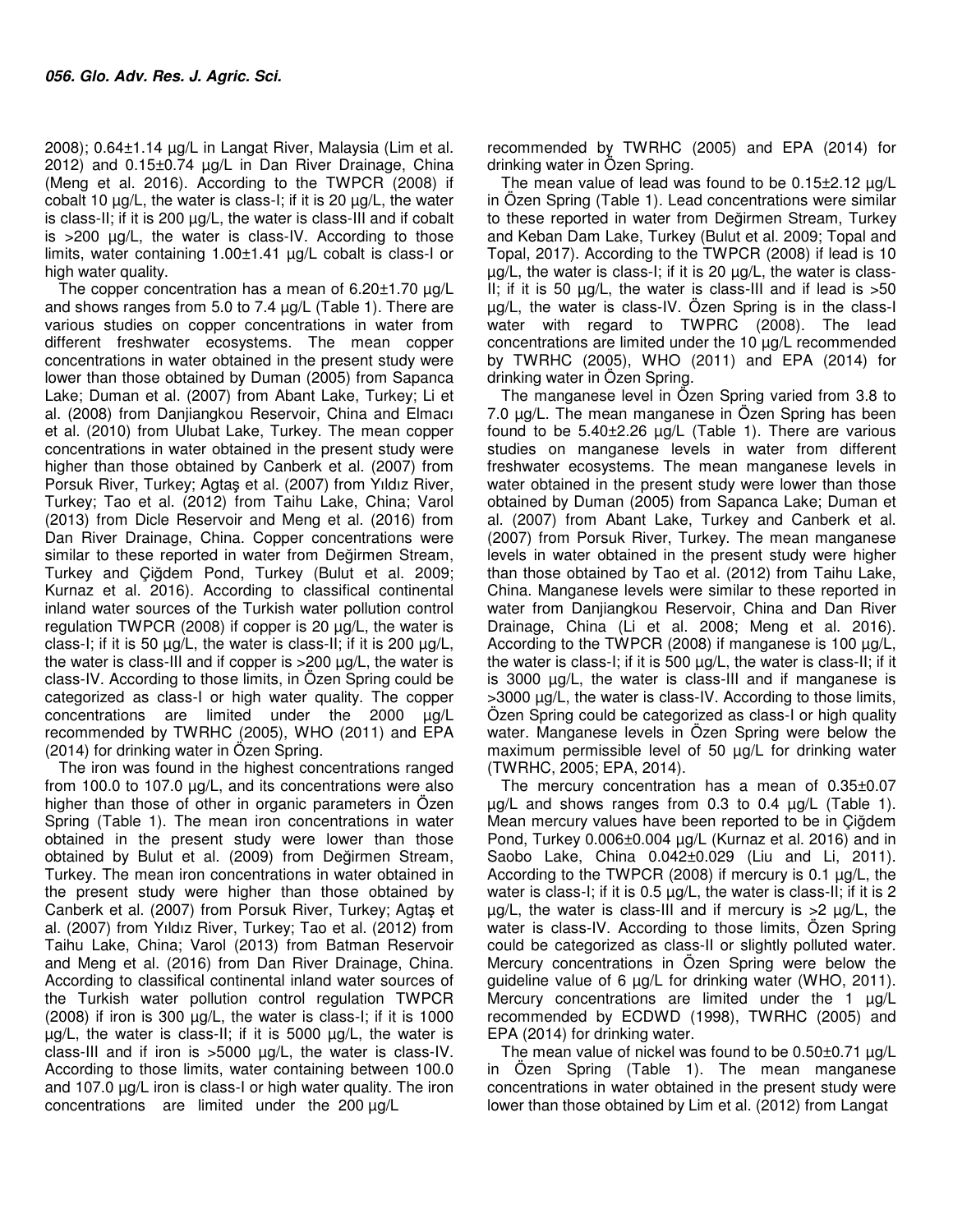River, Malaysia; Tao et al. (2012) from Taihu Lake, China; Varol et al. (2013) from Dicle Dam Lake, Turkey and Topal and Topal (2017) from Keban Dam Lake, Turkey. According to the TWPCR (2008) if nickel is 20 µg/L, the water is class-I; if it is 50 µg/L, the water is class-II; if it is 200 µg/L, the water is class-III and if nickel is >200 µg/L, the water is class-IV. According to those limits, Özen Spring could be categorized as class-I or high quality water. Nickel concentrations in Özen Spring were below the guideline value of 70 µg/L for drinking water (WHO, 2011). Nickel concentrations are limited under the 20 µg/L recommended by EPA (2014) for drinking water.

The mean value of selenium was found to be 1.00±1.41 µg/L in Özen Spring (Table 1). The mean selenium values from different habitats in the world were reported as 15.36±18.80 µg/L in Danjiangkou Reservoir, China (Li et al. 2008) and 0.003±0.001 µg/L in Dabie Male Lake, Poland (Tomza-Marciniak et al. 2016). World Health Organization provisional guideline for selenium was set at 40 µg/L in drinking water (WHO, 2011). Selenium limit in drinking water is 10 µg/L in (ECDWD, 1998) and EPA (2014). In Özen Spring, selenium values are below the ECDWD (1998), WHO (2011) and EPA (2014) the permissible limits for drinking water.

The zinc concentration in Özen Spring varied from 7.4 to 11.0 µg/L (Table 1). Mean zinc values have been reported to be in Değirmen Stream, Turkey 6.6 µg/L (Bulut et al. 2009), in Yangtze River, China 9.4 µg/L (Wu et al. 2009); in Taihu Lake, China 8.778±4.426 µg/L (Tao et al. 2012); in Dan River Drainage, China 7.83±24.25 µg/L (Meng et al. 2016) and in Çiğdem Pond, Turkey 10.36±6.99 µg/L (Kurnaz et al. 2016). These values are similar to those found in the present study. According to the TWPCR (2008) if zinc is 200 µg/L, the water is class-I; if it is 500  $\mu$ g/L, the water is class-II; if it is 2000  $\mu$ g/L, the water is class-III and if zinc is >2000 µg/L, the water is class-IV. According to those limits, Özen Spring could be categorized as class-I or high quality water.

According to the TWPCR (2008) arsenic, barium, cadmium, cobalt, copper, iron, lead, manganese, nickel and zinc values in the Özen Spring should be categorized in water quality class-I or high quality water while to mercury values in water quality class-II or slightly polluted water. In water quality class-I, it can be said that Ozen Spring water can be used not only for drinking purpose by disinfecting it, but also for recreational aims, trout aquaculture, animal production and other aims. Also, for mercury in water quality class-II, it can be said that Özen Spring water can be used not only for drinking water purpose by high disinfecting it, but also for recreational aims, aquaculture outside the trout, animal production and other aims (TWPCR, 2008). Generally, the concentrations of arsenic, barium, boron, cadmium, copper, lead, mercury, nickel and selenium of water were detected to be so much lower from ECDWD (1998), TWRHC (2005) and WHO (2011) guidelines for drinking water standards. Thus,

water quality of Özen Spring is suitable for drinking water. Therefore, the Özen Spring can be used as a drinking water. Özen Spring was affected by the climatic and geologic of the region rather than with the effects of human activities and environmental pollution. The results of the present study have indicated that inorganic parameters have made their entry into the Özen Spring and are a no matter of great concern.

#### **CONCLUSION**

The present study provides background information about the inorganic properties of Özen Spring which might help in the future evaluating the changes, induced through expected increase agriculture, industry and human activities. In decreasing order, the mean concentrations of inorganic parameters were Fe (103.50±4.95 µg/L), B (95.50±20.51 µg/L), Ba (12.00±16.97 µg/L), Zn (9.20±2.55 µg/L), Cu (6.20±1.70 µg/L), Mn (5.40±2.26), As (2.80±0.28 µg/L), Co (1.00±1.41 µg/L), Se (1.00±1.41 µg/L), Be (0.50±0.71 µg/L), Ni (0.50±0.71 µg/L), Hg (0.35±0.07 µg/L), Cd  $(0.20 \pm 0.28 \text{ µg/L})$  and Pb  $(0.15 \pm 2.12 \text{ µg/L})$  in Özen Spring. The concentrations of the evaluated inorganic parameters were below the guideline levels for inland waters execept for mercury, and did not appear to have significant negative impact on the water quality. As a general conclusion, no important inorganic water pollution was identified in Ozen Spring. Regular monitoring should be conducted to obtain reliable water quality data in the limnology of inland water ecosystems. For this reason, in order to keep spring water safe from pollution, it takes ample of time to establish the records and knowledge of the water quality processes and predispositions. Advanced researches is crucial for implementing effective rules to protect the Özen Spring. The detailed research should be done for especially Hg in Özen Spring.

#### **REFERENCES**

- Agtaş Ş, Gey H, Gül S (2007). A concentration of heavy metals in water and chub, Leuciscus cephalus (Linn.) from the river Yildiz, Turkey. Journal of Environmental Biology, 28(4): 845-849.
- Alemu ZA, Teklu KT, Alemayehu TA, Balcha KH, Mengesha SD (2015). Physicochemical quality of drinking water sources in Ethiopia and its health impact: a retrospective study. Environmental Systems Research, 4: 22. DOI: 10.1186/s40068-015-0049-7.
- Bernard E, Ayeni N (2012). Physicochemical analysis of groundwater samples of Bichi Local Government Area of Kano State of Nigeria. World Environment, 2(6): 116-119. DOI: 10.5923/j.env.20120206.02.
- Bulut VN, Bayram A, Gündoğdu A, Soylak M, Tüfekçi M (2010). Assessment of water quality parameters in the stream Galyan, Trabzon, Turkey. Environmental Monitoring Assessment, 165: 1-13. DOI: 10.1007/s10661-009-0922-9.
- Canberk M, Demir TA, Uyanoğlu M, Bayramoğlu G, Emiroğlu Ö, Arslan N, Koyuncu O (2007). Preliminary assessment of heavy metals in water and some Cyprinidae species from the Porsuk River, Turkey. Journal of Applied Biological Sciences 1(3): 91-95.